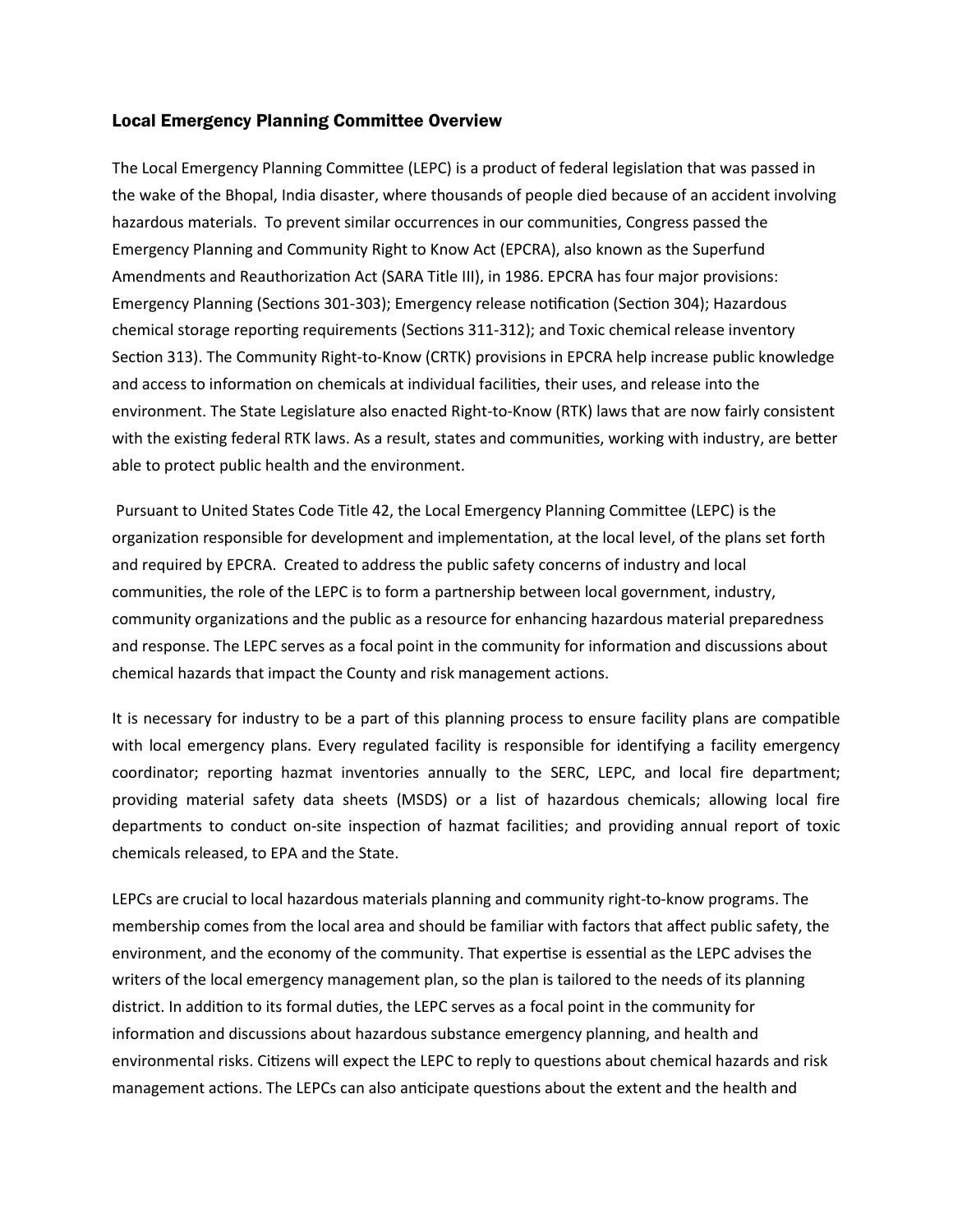environmental effects of routine toxic chemical releases. The EPA and the state are working together to ensure this information is available at the local level. Additionally, many companies are voluntarily providing local committees and other citizens with this information

# Key Provisions of the Emergency Planning and Community Rich to Know Act

- **Sections 301 to 303. Emergency Planning** Local governments are required to prepare chemical emergency response plans, and to review plans at least annually. State governments are required to oversee and coordinate local planning efforts. Facilities that maintain Extremely Hazardous Substances (EHSs) on-site in quantities greater than corresponding Threshold Planning Quantities (TPQs) must cooperate in emergency plan preparation. [Learn more....](http://www.epa.gov/osweroe1/content/epcra/epcra_plan.htm)
- **Section 304. Emergency Notification** Facilities must immediately report accidental releases of EHS chemicals and "hazardous substances" in quantities greater than corresponding Reportable Quantities (RQs) defined under the Comprehensive Environmental Response, Compensation, and Liability Act (CERCLA) to state and local officials. Information about accidental chemical releases must be available to the public. Learn more....
- **Sections 311 and 312. Community Right-to-Know Requirements** Facilities manufacturing, processing, or storing designated hazardous chemicals must make Material Safety Data Sheets (MSDSs) describing the properties and health effects of these chemicals available to state and local officials and local fire departments. Facilities must also report, to state and local officials and local fire departments, inventories of all on-site chemicals for which MSDSs exist. **These inventories (Tier I or Tier II reports) must be reported by March 1 of each year. Information about chemical inventories at facilities and MSDSs must be available to the public.** [Learn](http://www.epa.gov/osweroe1/content/epcra/epcra_storage.htm)  [more...](http://www.epa.gov/osweroe1/content/epcra/epcra_storage.htm)
- **Section 313. Toxics Release Inventory** Facilities must complete and submit a Toxic Chemical Release Inventory Form annually for each of the more than 600 Toxic Release Inventory (TRI) chemicals that are manufactured or otherwise used above the applicable threshold quantities. [Learn more...](http://www.epa.gov/tri/)

**Section 322 Trade Secrets** Facilities are allow to withhold the specific chemical identity from the reports filed under sections 303, 311, 312 and 313 of EPCRA if the facilities submit a claim with substantiation to EPA. Learn more...

Over the past few years, many Local Emergency Planning Committees have moved from strictly hazardous materials planning to all hazards planning.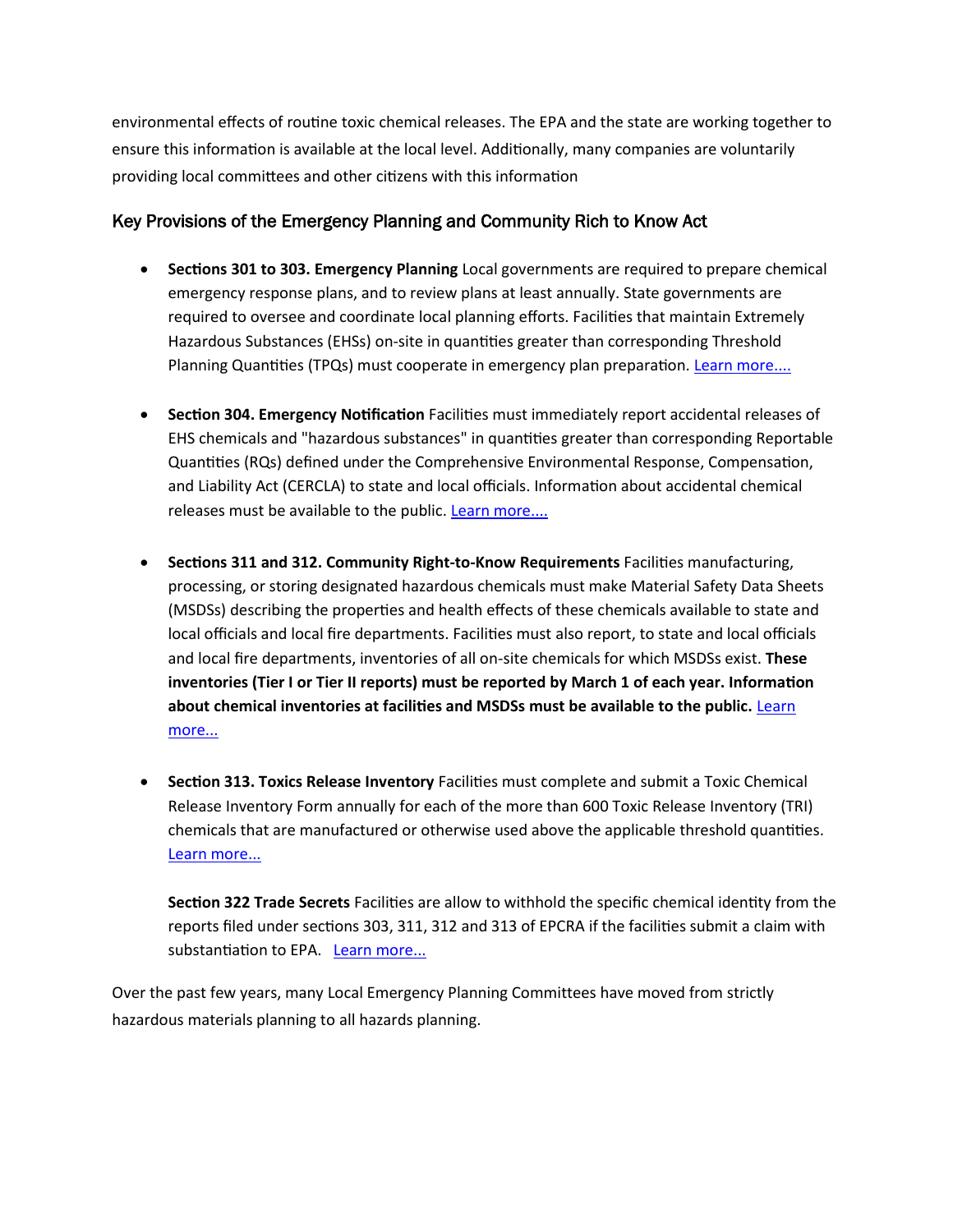# LEPC Responsibilities

- 1. Review local emergency management plans once a year, or more frequently as circumstances change in the community or as any facility may require (Section 303(a))\*.
- 2. Make available each MSDS, chemical list described in Section 311(a)(2) or Tier II report, inventory form, toxic chemical release form, and follow-up emergency notice to the general public, consistent with Section 322, during normal working hours at a location designated by the LEPC (Section 324(a)).
- 3. Establish procedures for receiving and processing requests from the public for information under Section 324, including Tier II information under Section 312. Such procedures shall include the designation of an official to serve as coordinator for information (Section 301(c)).
- 4. Receive from each subject facility the name of a facility representative who will participate in the emergency planning process as a facility emergency coordinator (Section 303(d)).
- 5. Be informed by the community emergency coordinator of hazardous chemical releases reported by owners or operators of covered facilities (Section 304 (b)(1)(a)).
- 6. Be given follow-up emergency notice information as soon as practical after a release, which requires the owner/operator to submit a notice (Section 304(c)).
- 7. Receive from the owner or operator of any facility an MSDS for each such chemical (upon request of the LEPC or fire department), or a list of such chemicals as described in paragraph (2) (Section 311(a)).
- 8. Upon request by any person, make available an MSDS to the person in accordance with section 324 (Section 311(a)).
- 9. Receive from the owner or operator of each facility an emergency and hazardous chemical inventory form (Section 312(a)).
- 10. Respond to a request for Tier II information under this paragraph no later than 45 days after the date of receipt of the request (Section 312(e)).
- 11. Commence a civil action against an owner or operator of a facility for failure to provide information under section 303(d) or for failure to submit Tier II information under section 312(e)(1) (Section 326(a)(2)(B)).

# Membership

Pursuant to EPCRA, LEPC membership must include (at a minimum):

- Elected Officials
- Law Enforcement
- **•** Fire Services
- Emergency Management
- Public Health
- Hospitals
- Environment
- Transportation